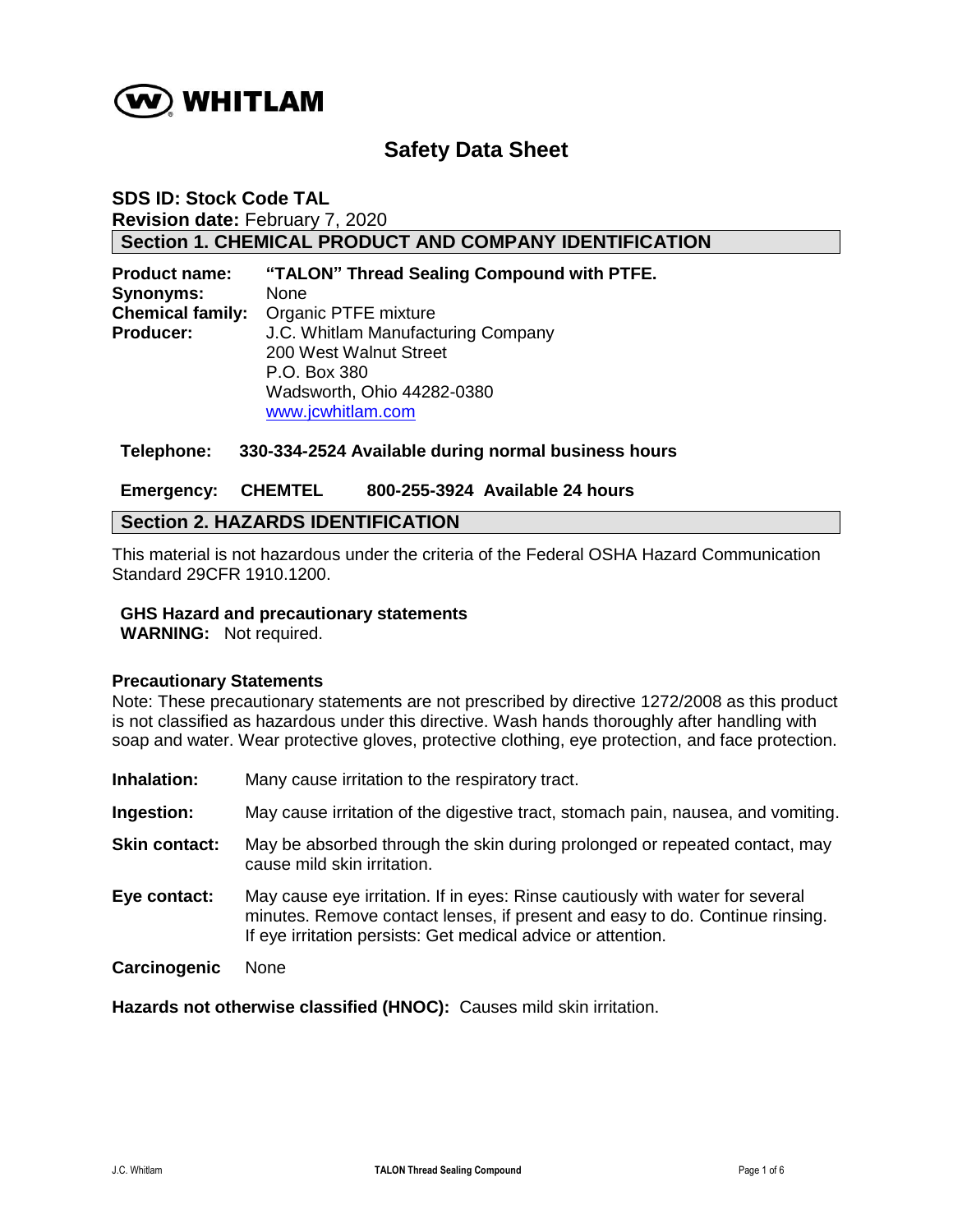# **Section 3. COMPOSITION / INFORMATION ON INGREDIENTS**

**Material information:** This product is a compound.

### **Section 4. FIRST AID MEASURES**

- **Inhalation:** Move exposed persons to fresh air. If the person is not breathing or breathing is irregular, provide artificial respiration or oxygen by trained personnel. Seek medical attention.
- **Skin contact:** Quickly remove contaminated clothing and shoes. Wash affected skin with soap and water. Get medical attention if symptoms occur. Wash contaminated clothing before reuse.
- **Ingestion:** Do not induce vomiting unless directed to do so by medical personnel. Never give anything by mouth to an unconscious person. If conscious and alert, rinse the mouth with water. Call a physician or poison control center immediately.
- **Eye contact:** Check for and remove any contact lenses. Immediately consult physician after flushing eyes with tepid water for 15 minutes.

# **Section 5. FIREFIGHTING MEASURES**

**Suitable** Small fires — Class B fire-extinguishing media including water spray,<br> **extinguishing** foam, CO<sub>2</sub> or dry powder. Do not use a water stream, as this will spre **extinguishing** foam, CO<sub>2</sub> or dry powder. Do not use a water stream, as this will spread media:<br>media: the fire. the fire.

**Specific hazards:** Fire or intense heat may cause violent rupture of product containers. Vapors may form explosive mixtures with air. Application of extinguishing media to hot surfaces requires special precautions. During emergency conditions, overexposure to decomposition products including carbon oxides may cause a health hazard. Symptoms may not be immediately apparent.

**Special protective equipment for firefighters:** Full protective equipment including selfcontained breathing apparatus should be used. Do not allow run-off from fire-fighting to enter drains or water courses.

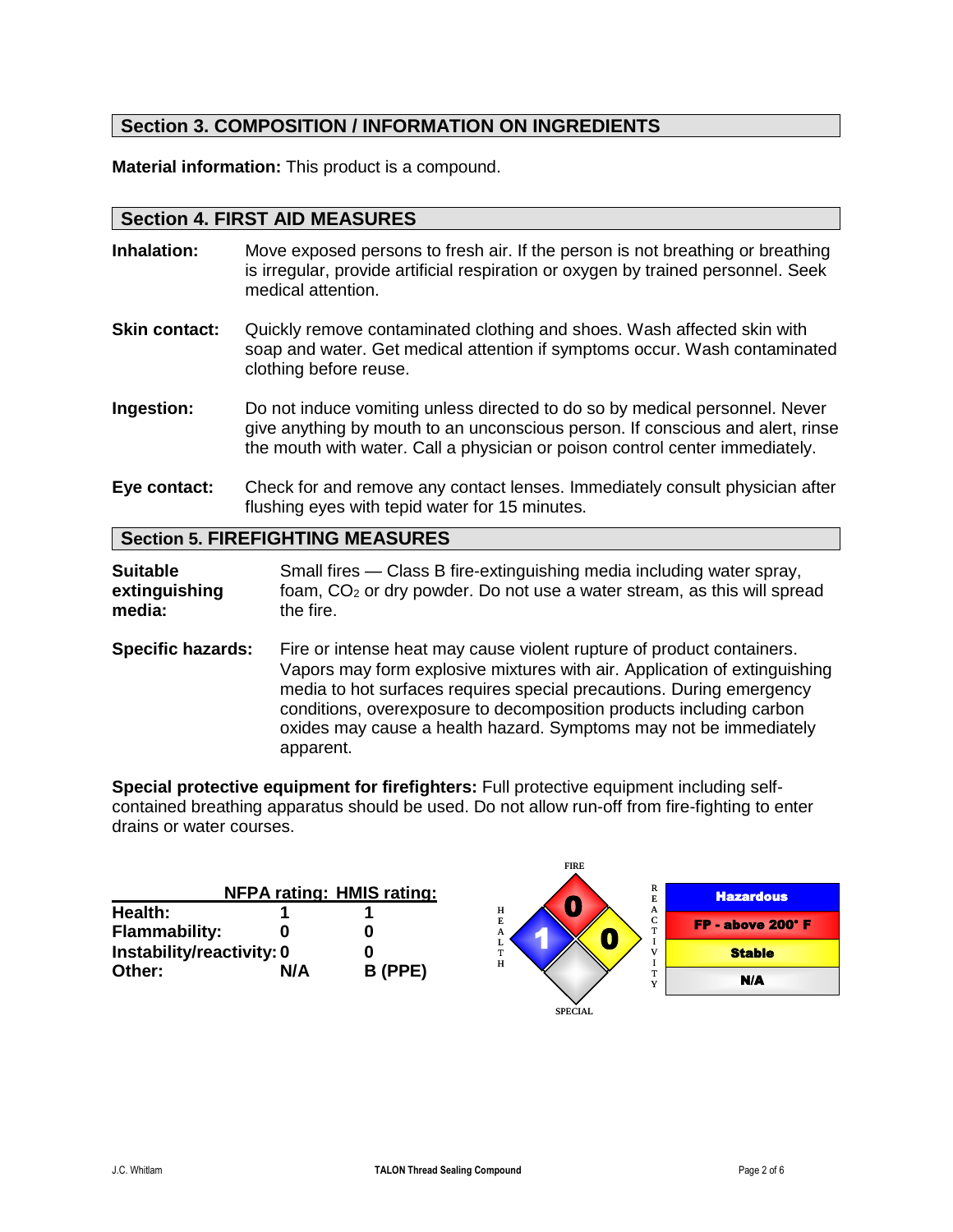# **Section 6. ACCIDENTAL RELEASE MEASURES**

| <b>Personal</b><br><b>Precautions:</b>            | Isolate the hazard area and deny entry to unnecessary and unprotected<br>personnel.                                                                                                                                                                                                                                                                         |
|---------------------------------------------------|-------------------------------------------------------------------------------------------------------------------------------------------------------------------------------------------------------------------------------------------------------------------------------------------------------------------------------------------------------------|
| Large Spill:                                      | Remove all contaminated clothing to prevent further absorption.<br>Decontaminate affected personnel using the first aid procedures in Section 4.<br>Leather shoes that have been saturated must be discarded. Prevent<br>releases to soils, drains, sewers, and waterways.                                                                                  |
| Methods for<br><b>Containment</b><br>and Clean up | Scrub area with detergent and water. Isolate hazard area. Keep unnecessary<br>and unprotected personnel from entering. Prevent skin/eye contact. LARGE<br>SPILLS: Shut off leak if safe to do so. Carefully scoop up and place into<br>appropriate disposal container. For small spills, use suitable absorbent<br>material and collect for later disposal. |

# **Section 7. HANDLING AND STORAGE**

| Handling: | Use with adequate ventilation. Keep containers closed when not in use.<br>Always open containers slowly to allow any excess pressure to vent. Avoid<br>breathing vapors. Avoid contact with eyes, skin, or clothing. Wash thoroughly<br>with soap and water after handling. Launder soiled clothing thoroughly before<br>re-use. Use with adequate ventilation. |
|-----------|-----------------------------------------------------------------------------------------------------------------------------------------------------------------------------------------------------------------------------------------------------------------------------------------------------------------------------------------------------------------|
| Storage:  | Keep all containers tightly closed when not in use. Store in a cool dry place<br>Keep away from strong acids, strong bases and oxidizing agents. Do not<br>store with incompatible materials. See Section 10, Stability and Reactivity.                                                                                                                         |

# **Section 8. EXPOSURE CONTROLS / PERSONAL PROTECTION**

**Engineering measures:** Local exhaust ventilation is preferable. General ventilation is acceptable if exposure to materials in this section is maintained below applicable exposure limits.

# **PERSONAL PROTECTIVE EQUIPMENT**

| <b>Respiratory protection:</b>              | A NIOSH approved chemical cartridge respirator or supplied-air<br>breathing equipment should be used as conditions necessitate.<br>Chemical goggles should be worn at all times; use face shields as<br>conditions warrant. Impervious clothing and boots. Observe<br>OSHA regulations for respirator use (29 CFR 1910.134). Air-<br>purifying respirators must not be used in oxygen-deficient<br>atmospheres. |
|---------------------------------------------|-----------------------------------------------------------------------------------------------------------------------------------------------------------------------------------------------------------------------------------------------------------------------------------------------------------------------------------------------------------------------------------------------------------------|
| Skin and body protection:                   | Wear impervious clothing and gloves to prevent contact. Use the<br>manufacturer's degradation and permeation data for protective<br>material selection.                                                                                                                                                                                                                                                         |
| Eye protection:<br><b>Hygiene measures:</b> | Wear safety spectacles with unperforated side shields, or goggles.<br>Avoid repeated or prolonged skin exposure. Wash hands before<br>eating, drinking, smoking, or using toilet facilities. Promptly<br>remove contaminated clothing and launder before reuse.                                                                                                                                                 |
| <b>Other precautions:</b>                   | Intentional misuse by deliberately concentrating and inhaling the<br>contents can be harmful or fatal.                                                                                                                                                                                                                                                                                                          |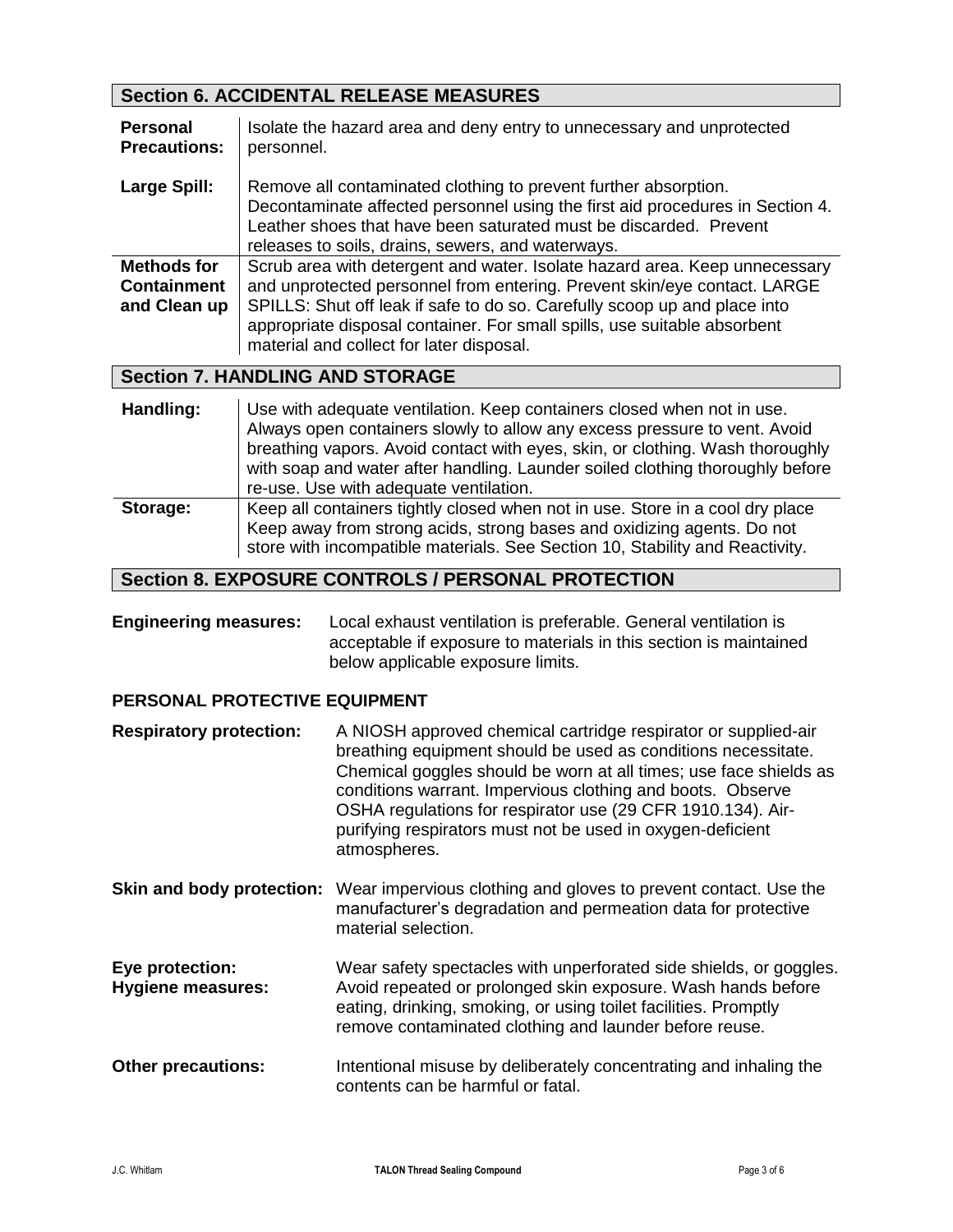# **Section 9. PHYSICAL AND CHEMICAL PROPERTIES**

| Appearance:                          | Gray paste                |
|--------------------------------------|---------------------------|
| Physical state (solid/liquid/gas):   | Paste                     |
| Substance type (pure/mixture):       | <b>Mixture</b>            |
| <b>Color:</b>                        | Gray                      |
| Odor:                                | Mild odor                 |
| <b>Molecular weight:</b>             | Not Available             |
| pH:                                  | Not Applicable            |
| Boiling point/range (5-95%):         | Not Available             |
| <b>Melting point/range:</b>          | Not Available             |
| <b>Decomposition temperature:</b>    | Not Available             |
| Specific gravity:                    | 1.41                      |
| Vapor density:                       | $(AIR = 1) > 1$           |
| Vapor pressure:                      | Not Available             |
| Evaporation rate (Butyl acetate= 1): | 0.6                       |
| Flash point, method used:            | Above 200 °F; UN test N.1 |
| <b>Water solubility:</b>             | Slight                    |
| <b>VOC Content:</b>                  | 0 grams/liter             |
| Auto-ignition temperature:           | 921°F; 494°C              |
| Flammable limits in air - lower (%): | 0.6                       |
| Flammable limits in air - upper (%): | 20.4                      |

# **Section 10. STABILITY AND REACTIVITY**

| <b>Reactivity:</b>                       | No dangerous reaction known under conditions of<br>normal use.<br>Stable under recommended storage conditions. |  |
|------------------------------------------|----------------------------------------------------------------------------------------------------------------|--|
| Stability:                               |                                                                                                                |  |
| <b>Possibly hazardous reactions:</b>     | Polymerization will not occur.                                                                                 |  |
| <b>Conditions to avoid:</b>              | Strong Oxidizers.                                                                                              |  |
| <b>Incompatible Materials:</b>           | Strong oxides, chlorine, acids, alkalis, peroxides.                                                            |  |
| <b>Hazardous decomposition products:</b> | By fire, Carbon dioxide, Carbon monoxide                                                                       |  |

### **Section 11. TOXICOLOGICAL INFORMATION**

**Acute oral toxicity:** Low toxicity if swallowed. Small a mounts swallowed incidentally as a result of normal handling operations are not likely to cause injury; however, swallowing larger amounts may cause injury. LD50, Rat, 3,700 mg/kg.

**Acute dermal toxicity:** Prolonged skin contact is unlikely to result in absorption of harmful amounts. LD50, Rat, > 2,000 mg/kg. No deaths occurred at this concentration.

**Acute inhalation toxicity:** Prolonged exposure is not expected to cause adverse effects. Based on the available data, narcotic effects were not observed. Based on the available data, respiratory irritation was not observed. LC50, Rat, 4 Hour, dust/mist, > 2.04 mg/l. No deaths occurred at this concentration

**Chronic toxicity:** For similar material(s): Did not cause cancer in laboratory animals.

**Sensitization:** Not known to cause sensitization in humans.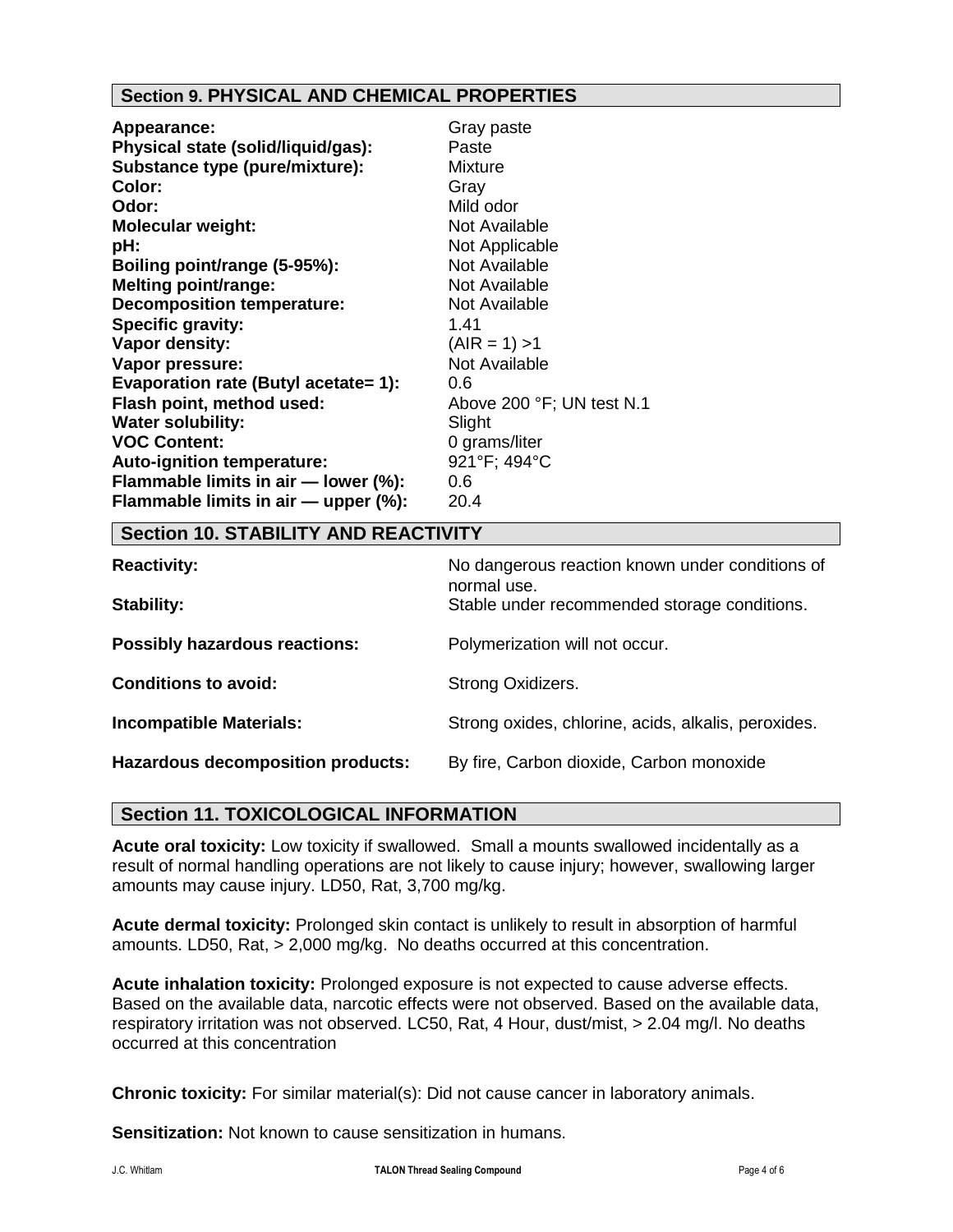# **Section 12. ECOLOGICAL INFORMATION**

| <b>Eco-toxicity effects:</b> Material is practically non-toxic to aquatic organisms on an acute basis |
|-------------------------------------------------------------------------------------------------------|
| (LC50/EC50/EL50/LL50 >100 mg/L in the most sensitive species tested).                                 |
| Fish Acute & Prolonged Toxicity LC50, Poecilia reticulata (quppy), static                             |
| test, 96 h: 841 mg/l Aquatic Invertebrate Acute Toxicity LC50, Daphnia                                |
| magna (Water flea), static test, 48 h, and immobilization: $> 1,000$ mg/l                             |

**Persistence** Material is readily biodegradable.

**Degradability:** Material is readily biodegradable.

### **Section 13. DISPOSAL CONSIDERATIONS**

**Cleanup considerations:** This product is not a hazardous waste as defined under RCRA 40 CFR 261. Do not incinerate a closed container. Disposal of this material must be done in accordance with federal, state and/or local regulations. The material destined for disposal must be characterized properly and may differ from the product described in this SDS if mixed with other wastes.

### **Section 14. TRANSPORT INFORMATION**

#### **Please refer to DOT regulation 49 CFR 172.101:**

**Transport information:** This material is not regulated under DOT when transported via U.S. commerce routes: and IATA, and IMO via international routes **Hazardous Materials Description:** (DOT and IATA):

| <b>UN/identification no.:</b>   | Not Applicable |
|---------------------------------|----------------|
| Proper shipping name:           | Not Applicable |
| <b>Hazard class:</b>            | Not Applicable |
| Packing group:                  | Not Applicable |
| DOT reportable quantity (lbs.): | Not Applicable |

### **Section 15. REGULATORY INFORMATION**

#### **U.S. federal regulatory information:**

#### **OSHA Hazards:**

Not applicable. Presents little or no immediate significant hazard if spilled or involved in a fire.

#### **U.S. RCRA (40 CFR 261)**

This product is not a hazardous waste as defined under RCRA 40 CFR 261.

# **State and community right-to-know regulations:**

*The following component(s) of this material are identified on the regulatory lists below:*

### **U.S. TSCA Chemical inventory Section 8(b)**

**OSHA -** This product is not a "Hazardous Chemical" as defined by the OSHA Hazard Communication Standard, 29 CFR 1910.1200.1910.1200)

**CERCLA** Sections 102a/103 (40 FR 302.4): No ingredients are listed.

.